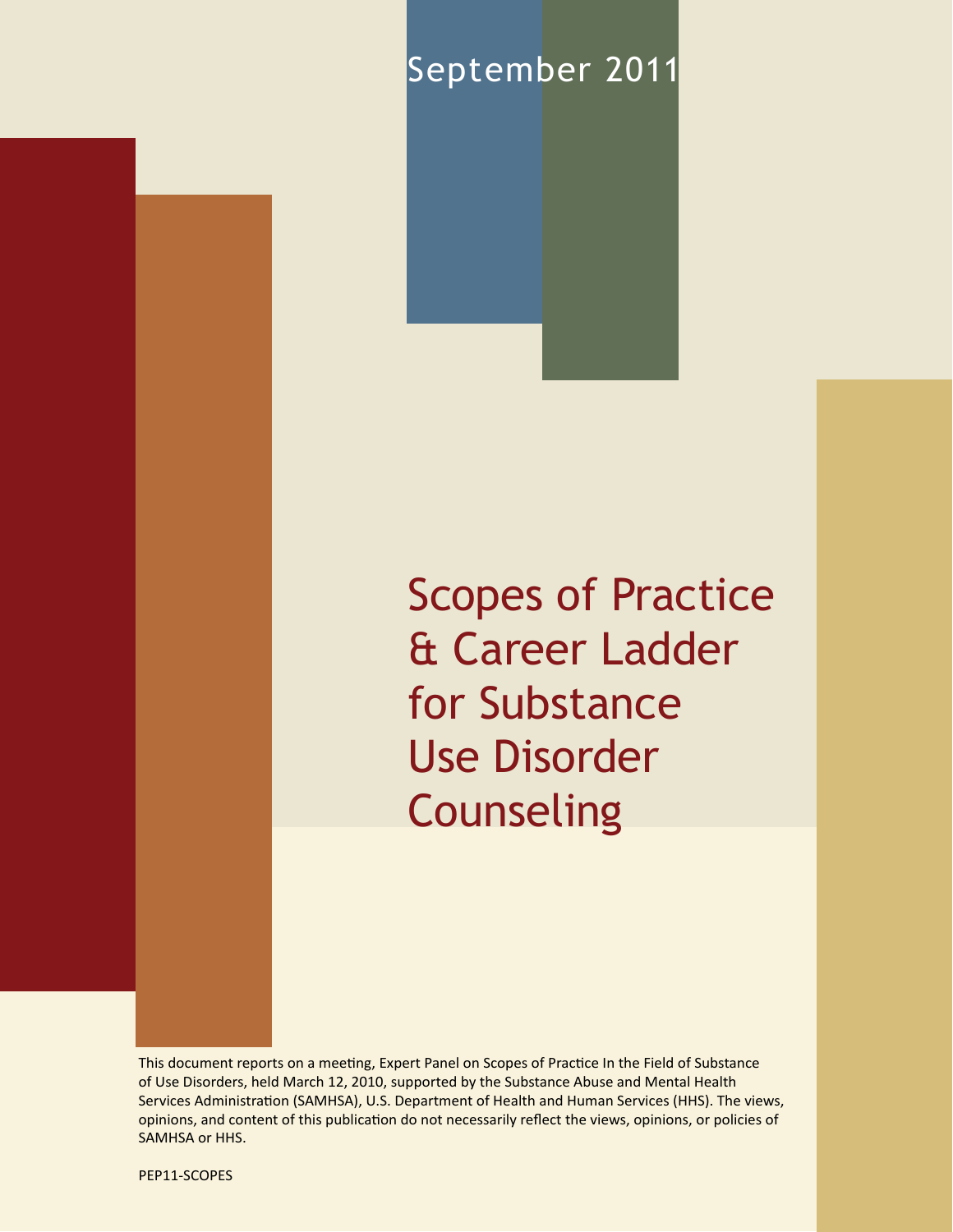# **Background and Introduction**

 Treatment of substance use disorders (SUD) is recognized as a multidisciplinary practice supported by theoretical and scientific literature. Research has demonstrated that evidence-based treatment of improvements in physical and mental health and social functioning. However, the provision of culturally substance use disorders can lead to significant reductions in drinking and drug taking as well as major relevant evidence-based practices and the demonstration of significant treatment outcomes depend on an effectively trained and supported workforce.<sup>1</sup>

 mental health and substance use disorder benefits to establish the same financial requirements and preparing for changes in business practices along with developing the workforce needed to respond to disorder treatment field will be held to the same standards and requirements as the primary health codify its services and service delivery systems. The Patient Protection and Affordable Care Act as well as the Mental Health Parity and Addiction Equity Act requires health plans, self-insured employers, and union-funded group health plans that offer benefit limitations that apply to general medical and surgical care. Behavioral health providers are changes in payment for services and anticipated increase in the demand for services. The substance use field. Therefore, the substance use disorder treatment profession needs to be ready to document and

 the Addiction Technology Transfer Center (ATTC) network. The draft Model Scope of Practice and To prepare for the coming changes and increased demand for services, the Substance Abuse and Mental Health Services Administration (SAMHSA) convened key stakeholders in March 2010 to develop a Model Scope of Practice and Career Ladder for substance use disorders treatment workers. These stakeholders included representatives from the higher education, the National Association of State Alcohol/Drug Abuse Directors (NASADAD), the State Association of Addiction Services (SAAS), the International Certification and Reciprocity Consortium (IC&RC), NADAAC, the National Association of Addiction Professionals, and Career Ladder were then sent out for field review and comments.

 Disorder Scopes of Practice and Career Ladders to meet the needs of their specific jurisdiction. This document provides a framework and a guide for States to develop their own Substance Use

 *Please note that the recommendations in this document do not include standards for peer recovery workers. It was determined that stakeholders from the recovery community would be best suited to develop these requirements unique to the peer recovery workforce.* 

## **How the Scopes of Practice and Career Ladder can be used**

 $\overline{\phantom{a}}$ 

 constituencies, including the Single State Authorities (SSAs), leaders in the field, providers, professional constituencies might use a model Scope of Practice to: This Model Scope of Practice and Career Ladder document can be used and adapted by States and their associations, credentialing bodies, State consumer groups, and institutions of higher education as they develop scopes of practice, career ladders, credentialing criteria or course curricula. These

<sup>&</sup>lt;sup>1</sup> Southern Coast Addiction Technology Transfer Center. *Applying the TAP 21 to Certification Standards & Other Addiction Treatment Workforce Improvement Initiatives.*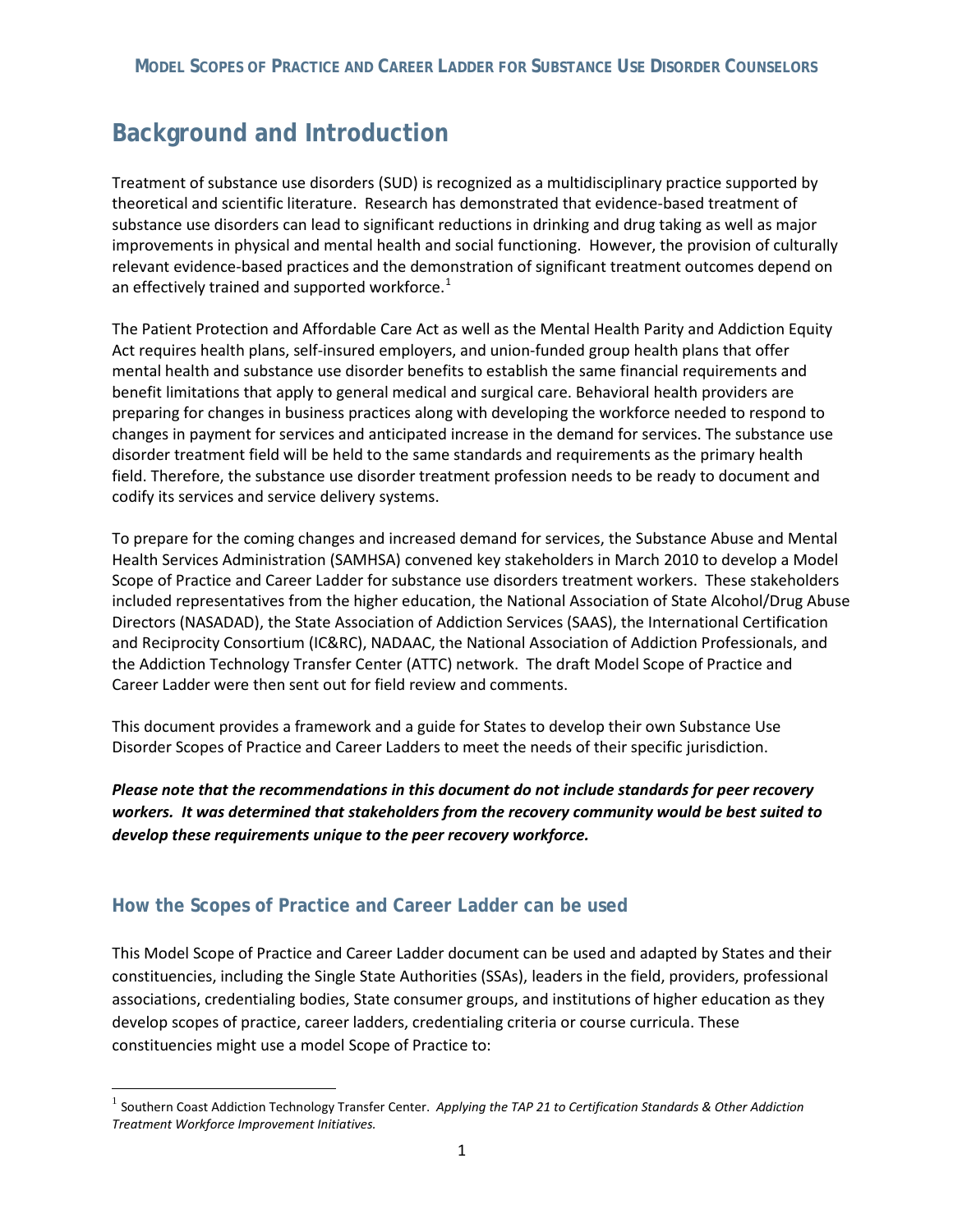- Protect the public by setting standards;
- •Put practice in line with higher education;
- Allow practitioners to be reimbursed for services (e.g., to collect 3rd party payment);
- •Raise awareness of the profession; and
- •Inform workforce development activities.

 regulation. For those States with an existing Scope of Practice, it may be a useful framework to assess Many States already have a Scope(s) of Practice for SUD counselors, along with licensing and credentialing requirements, while others do not. For those States without a Scope of Practice, this document may provide a guide upon which to build or adapt a particular State's needs for policy and whether the current Scope is in keeping with the most up-to-date thinking in the field of substance use disorder counseling.

There are many benefits that can result from the establishment of career ladders. These benefits include:

- •**Employee retention**—career ladders illustrate potential for advancement, which serves as an incentive for employees to stay with organizations or within a field. Employers save on costly turnover, recruitment, and training expenses. Using this career ladder as an example, an organization hiring a substance use disorder technician in an entry-level position could promote employee professional development by encouraging additional education and training that helps the individual move into other positions if he/she is interested in a career in the field.
- and perform well on the job and to acquire new knowledge and skills. Using this career ladder as employee's professional development in obtaining a Master's degree combined with supervised •**Performance incentives—**the opportunity for advancement motivates employees to produce an example, an organization hiring someone with a Bachelor's degree could encourage that work experience to move into a clinical supervision position.
- charts included) provides an easily understood tool to assist career counselors and individuals in •**A career development program—**the graphic representation of career ladders (such as the career planning and decision-making.

The Model Scope of Practice and Career Ladder provided here was developed for your use to honor the founders of the profession by affording people an opportunity to enter the field while still developing their skills, knowledge base, and abilities, and advance in their career to a higher level of responsibility.

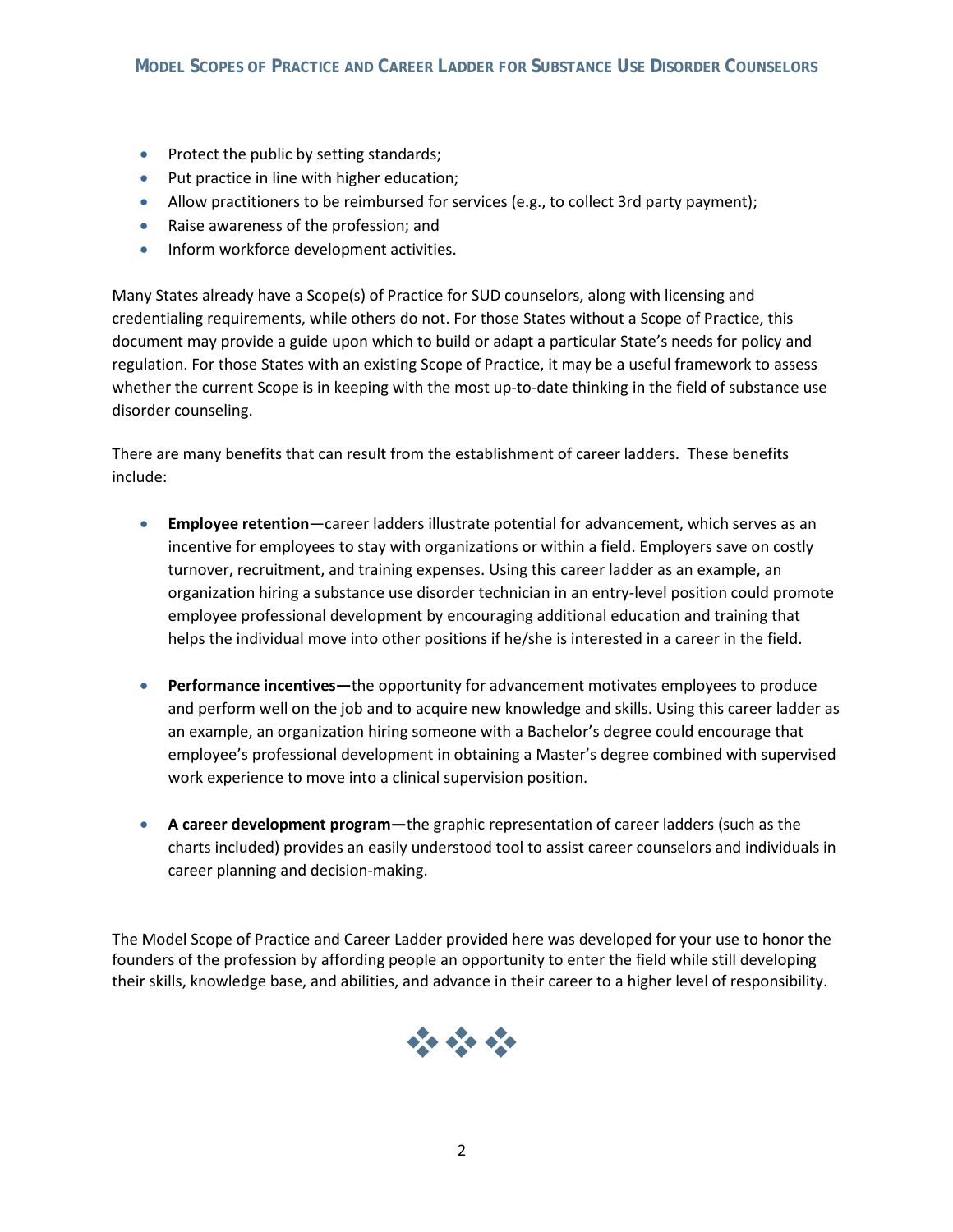# **Scopes of Practice for Substance Use Disorder Counseling**

 The Model Scopes of Practice presented here includes a full range of responsibility and practice, from entry level to clinical supervision. These Scopes of Practice were developed using the definition used by the Federation of State Medical Boards (FSMB), which defines a Scope of Practice as follows:

requirements for continuing education and professional accountability." "…definition of rules, regulations, and the boundaries within which a fully qualified practitioner with substantial and appropriate training, knowledge, and experience may practice in a field of medicine or surgery or other specifically defined field. Such practice is also governed by

 requirements for continuing education and professional accountability." The Model Scopes of Practice for Substance Use Disorder Counseling presented here is based on CSAT's credentialing organizations and has been endorsed by these groups. Technical Assistance Publication, *Addiction Counseling Competencies: The knowledge, skills, and attitudes of professional practice, known in the field as "TAP 21"*<sup>2</sup>*and Applying the TAP 21 to Certification Standards & Other Addiction Treatment Workforce Improvement Initiatives. <sup>3</sup>*The TAP 21 has been cross-walked with the domains and functions that are required by major certification and

# **Model Scopes of Practice for Substance Use Disorder Counseling**

 Substance Use Disorder (SUD) professionals work in a broad variety of disciplines but share an Professional counseling of people with substance use disorders consists of the application of general drug problems. Effective treatment can lead to a life of recovery and enhanced social, psychosocial, or understanding of the addiction process that goes beyond the narrow confines of any specialty. counseling theories and treatment methods adopted with the express purpose of treating alcohol and bio-psychosocial functioning of individuals, couples, families, groups, organizations, and communities. Activities of a counselor within this field are based on the practice dimensions outlined in TAP 21 and include the following:

- 1. Clinical Evaluation
- 2. Treatment Planning
- 3. Referral
- 4. Service Coordination
- 5. Counseling

 $\overline{\phantom{a}}$ 

- 6. Client, Family, and Community Education
- 7. Documentation
- 8. Professional and Ethical Responsibilities

For definitions of these terms, please refer to the glossary at the end of this document.

<sup>&</sup>lt;sup>2</sup> Center for Substance Abuse Treatment. *Technical Assistance Publication (TAP) Series 21, Addiction Counseling Competencies:*<br>*The knowledge, skills, and attitudes of professional practice*. Rockville, MD: Substance Abu

Applying the TAP 21 to Certification Standards & Other Addiction Administration (DHHS Publication No. SMA 064171), 2006.<br><sup>3</sup> Southern Coast Addiction Technology transfer Center. *Applying the TAP 21 to Certification Standards & Other Addiction*<br>Treatment Workforce Improvement Initiative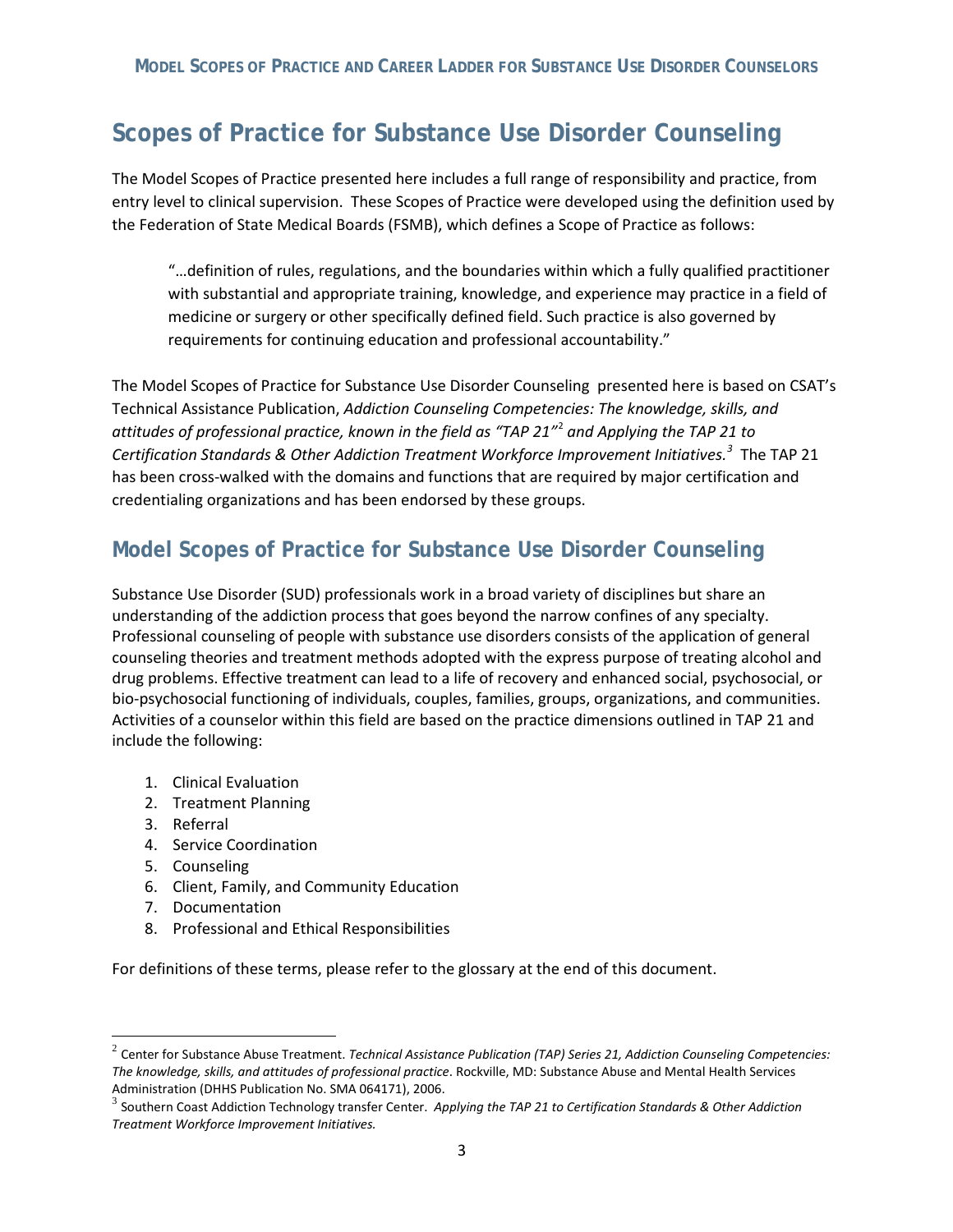# **CATEGORY 4: INDEPENDENT CLINICAL SUBSTANCE USE DISORDER COUNSELOR/SUPERVISOR**

 **Practice of Independent Clinical Substance Use Disorder Counselor/Supervisor** –An Independent Clinical Substance Use Disorder Treatment Counselor/Supervisor typically has a Masters or other post graduate degree and is licensed to practice independently. The scope of practice for Independent Clinical Substance Use Disorder Counselor/Supervisor can include:

- 1. Clinical evaluation, including screening, assessment, and diagnosis of Substance Use Disorders (SUDs) and Co-Occurring Disorders (CODs)
- (SUDs) and Co-Occurring Disorders (CODs)<br>2. Treatment Planning for SUDs and CODs, including initial, ongoing, continuity of care, discharge, and planning for relapse prevention
- 3. Referral
- 4. Service Coordination and case management in the areas of SUDs and CODs
- 5. Counseling, therapy, trauma informed care, and psycho-education with individuals, families, and groups in the areas of SUDs and CODs
- 6. Client, Family, and Community Education
- 7.Documentation
- 8. Professional and Ethical Responsibilities
- 9. Clinical supervisory responsibilities for all categories of SUD Counselors

 The Independent Clinical Substance Use Disorder Counselor/Supervisor can practice under the auspice of a licensed facility, within a primary care setting, or as an independent private practitioner. It is the responsibility of the Independent Clinical Substance Use Disorder Counselor/Supervisor to seek out clinical supervision and peer support.

## **CATEGORY 3: CLINICAL SUBSTANCE USE DISORDER COUNSELOR**

 **Practice of Clinical Substance Use Disorder Counselor** – The Clinical Substance Use Disorder Treatment Counselor typically has a Masters or other post graduate degree. Depending on the jurisdiction, persons in this position either have not attained their license, or the license is restricted to practice only under supervision of a Category 4 Independent Clinical Substance Use Disorder Counselor/Supervisor.<br>Category 3 Clinical Substance Use Disorder Counselor scope of practice can include:

- 1. Clinical evaluation, including screening, assessment, and diagnosis of Substance Use Disorders (SUDs) and Co-Occurring Disorders (CODs)
- (SUDs) and Co-Occurring Disorders (CODs)<br>2. Treatment Planning for SUDs and CODs, including initial, ongoing, continuity of care, discharge, and planning for relapse prevention
- 3. Referral
- 4. Service Coordination and case management in the areas of SUDs and CODs
- 5. Counseling, therapy, trauma informed care, and psycho-education with individuals, families and groups in the areas of SUDs and CODs
- 6. Client, Family, and Community Education
- 7.Documentation
- 8. Professional and Ethical Responsibilities
- 9. Clinical supervisory responsibilities for categories Levels 1 and 2 as well as Substance Use Disorder Technicians.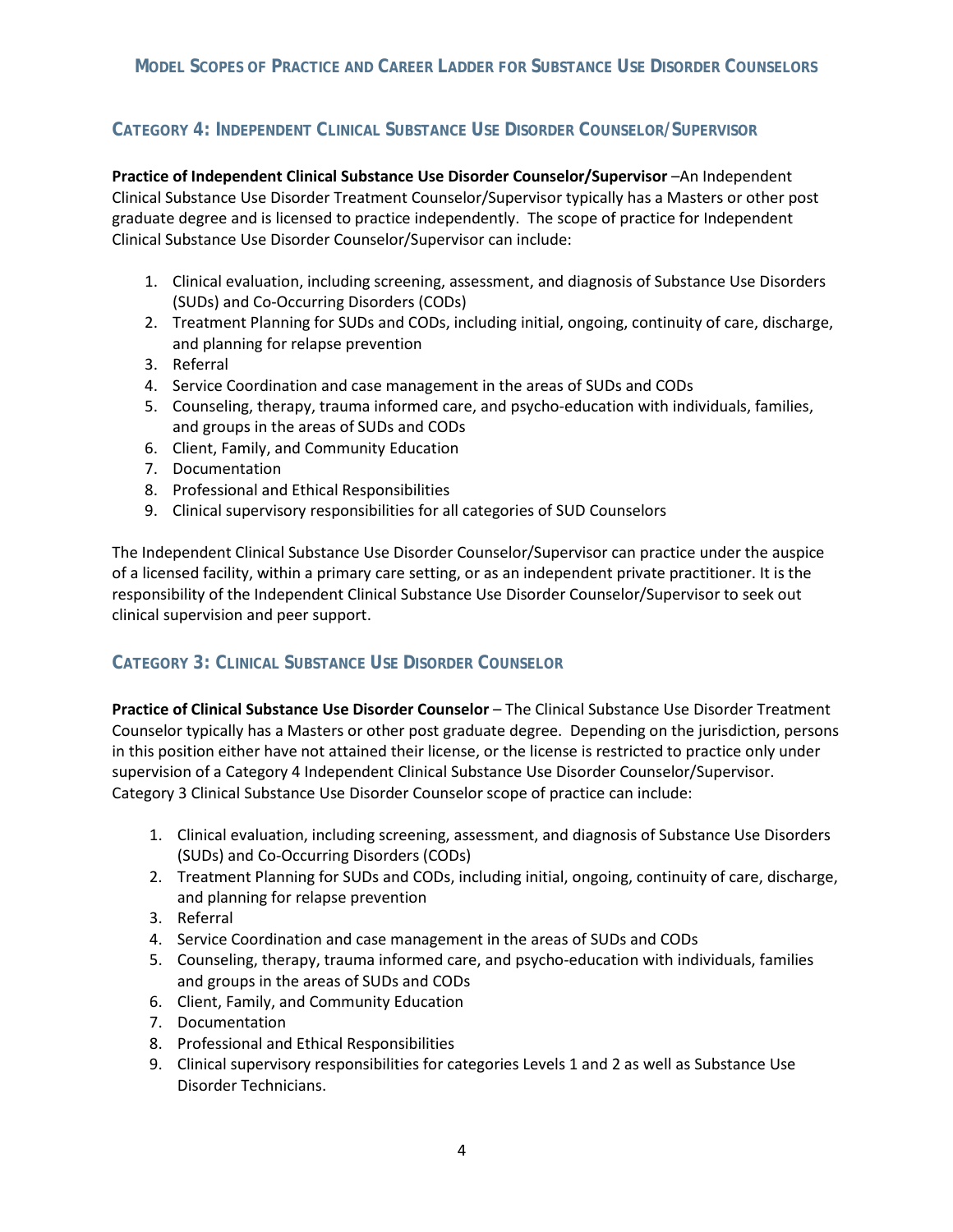The Substance Use Disorder Counselor 3 can only practice under the auspice of a licensed facility, within a primary care setting, and under clinical supervision of a Clinical Substance Use Disorder Counselor 4.

# **CATEGORY 2: SUBSTANCE USE DISORDER COUNSELOR**

**Practice of Substance Use Disorder Counselor –** The Scope of Practice for the category of those with a Bachelor's degree includes the following activities with clinical supervision of a Clinical Substance Use Disorder Counselor or other state approved supervisor:

- 1. Clinical evaluation, including diagnostic impression or Screening, Brief Intervention, and Referral to Treatment Referral (SBIRT)
- 2. Treatment Planning for SUDs and CODs, including initial, ongoing, continuity of care, discharge, and planning for relapse prevention<br>3. Referral
- 3. Referral
- 4. Service Coordination and case management for SUDs and CODs
- 5. Counseling, therapy, trauma informed care, and psycho-education with individuals, families, and groups
- 6. Client, Family, and Community Education
- 7.Documentation
- 8. Professional and Ethical Responsibilities
- 9. Clinical supervisory responsibilities for all categories of SUD Counselors

The Substance Use Disorder Counselor 2 can only practice under the auspice of a licensed facility, within a primary care setting, and under the clinical supervision of Clinical Substance Use Disorder Counselor/Supervisor or Clinical Substance Abuse Counselor.

## **CATEGORY 1: ASSOCIATE SUBSTANCE USE DISORDER COUNSELOR**

 **Practice of Associate Substance Use Disorder Counselor** – The Scope of Practice for the category of those with an Associate's degree include the following activities with clinical supervision from a Clinical Substance Abuse Counselor or state approved supervisor and/or administrative supervision of a Substance Abuse Counselor:

- 1. Diagnostic impression, and Screening, Brief Intervention, Referral to Treatment (SBIRT).
- 2.Monitor treatment plan/compliance
- 3. Referral
- 4. Service Coordination and case management for SUD
- 5.Psycho-educational counseling of individuals and groups
- 6. Client, Family, and Community Education
- 7.Documentation
- 8. Professional and Ethical Responsibilities

 Independent Clinical Substance Use Disorder Counselor/Supervisor and a Clinical Substance Use The Associate Substance Use Disorder Treatment Counselor can only practice under the auspice of a licensed facility or a primary care setting, and under the clinical and/or administrative supervision of an Disorder Counselor or the administrative oversight of the Substance Use Disorder Counselor.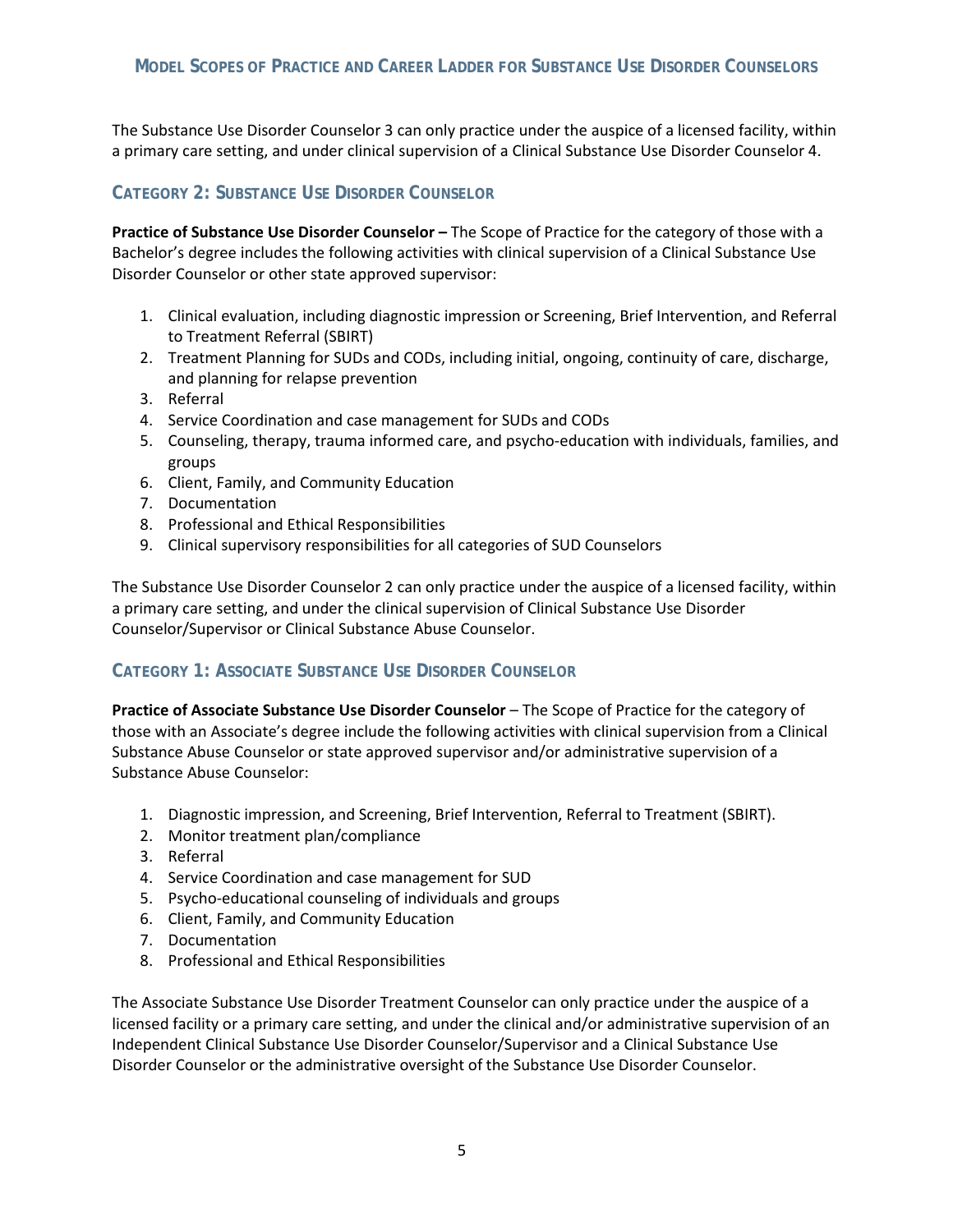## **SUBSTANCE USE DISORDER TECHNICIAN**

 **Practice of Substance Use Disorder Technician** – The Scope of Practice for the category of those with a supervisor and/or administrative supervision of a Substance Abuse Counselor: high school diploma or a GED include the following activities with clinical supervision from a Clinical Substance Abuse Counselor/Supervisor, Clinical Substance Abuse Counselor or state approved

- 1. Diagnostic impression, and Screening, Brief Intervention, Referral to Treatment (SBIRT).
- 2. Monitor treatment plan/compliance
- 3. Referral
- 4. Service Coordination and case management for SUD
- 5. Psycho-educational counseling of individuals and groups
- 6. Client, Family, and Community Education
- 7. Documentation
- 8. Professional and Ethical Responsibilities

The Substance Use Disorder Technician can only practice under the auspice of a licensed facility or a primary care setting, and under the clinical and/or administrative supervision of Clinical Substance Use Disorder Counselor/Supervisor, Clinical Substance Abuse Counselor, or the administrative oversight of the Substance Use Disorder Counselor.

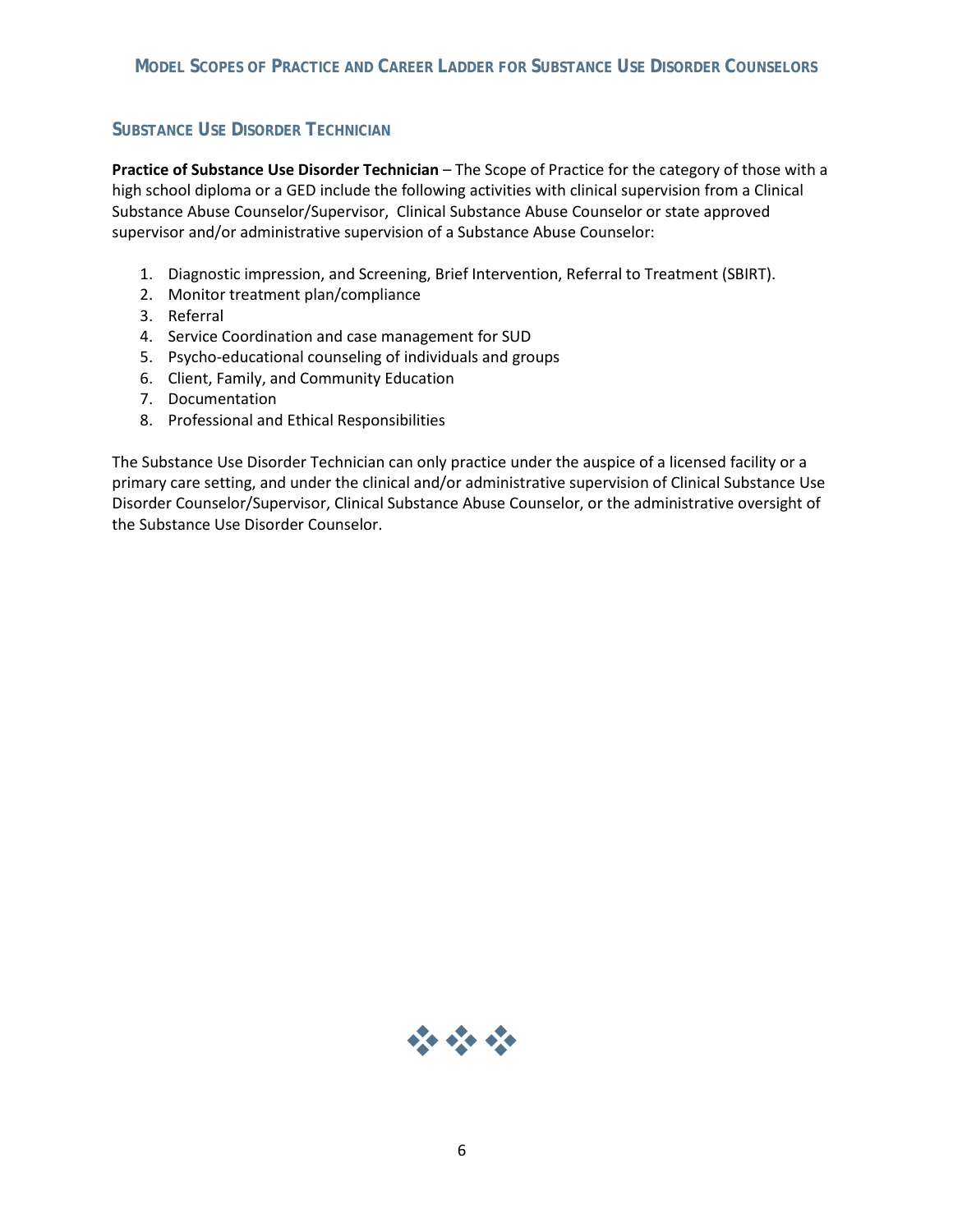the next level. Career ladders help employees plan for upward mobility in their careers, even if they Career ladders are occupational structures designed to encourage and reward competent employee performance within a field or a particular organization. Employees move up the rungs of the ladder by demonstrating successful performance and/or obtaining education and training that prepares them for start in an entry-level job.

 understanding the education, training, and supervised work experience necessary to enter and move up in the field to positions of increased responsibility. Some staff without degrees may start in an entry-The Career Ladder for the Field of Substance Use Disorders presented here provides a framework for level category and decide to purse additional education and training to increase their level of responsibility, while others may decide to remain in such a position because it continues to be fulfilling and meaningful to them.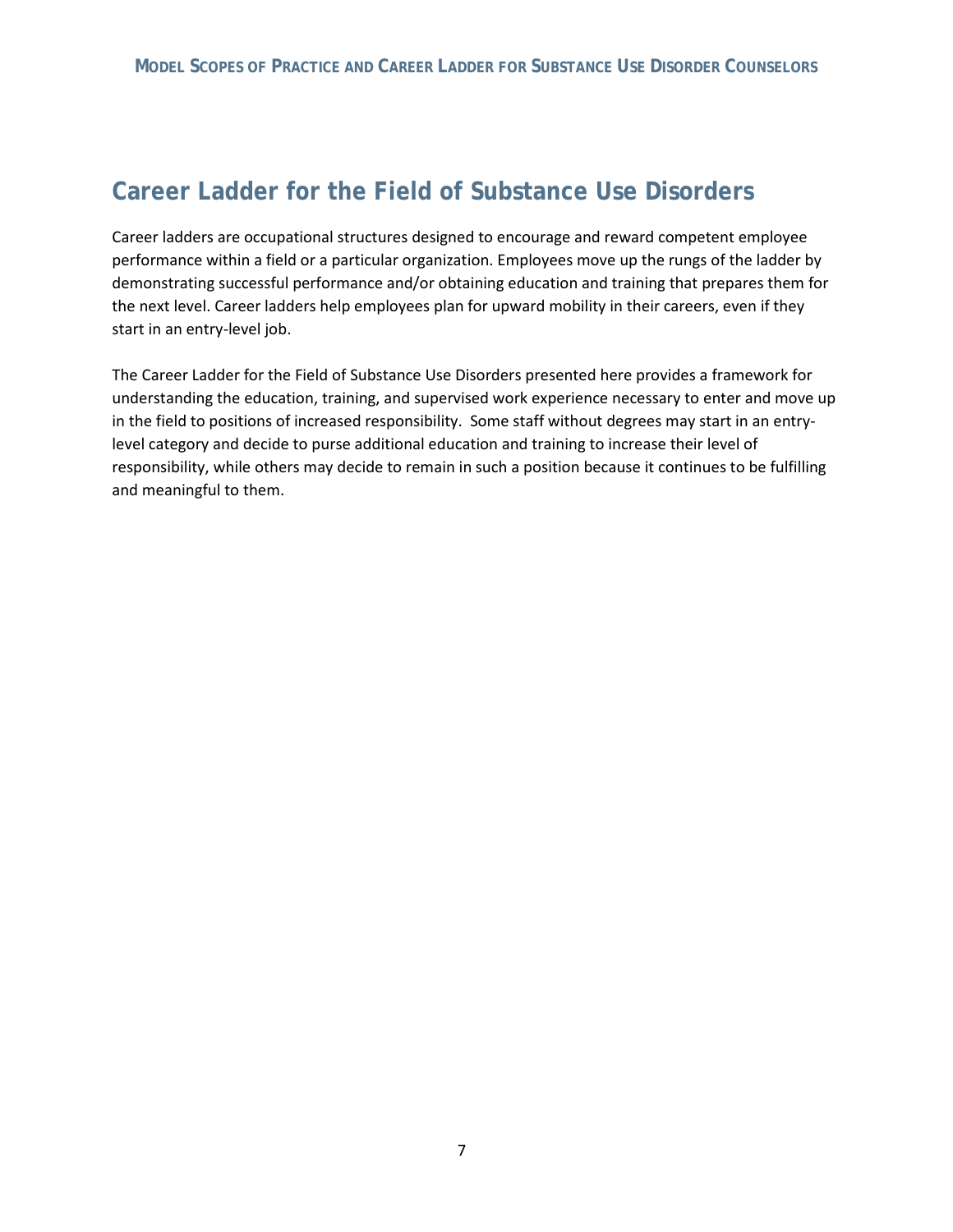# **Category 4 Independent Clinical Substance Use Disorder Counselor/ Supervisor**

## **Education**

 health counseling, marriage and family counseling, etc.), including at least 300 hours of SUD related topics -- if not received with degree, it can be obtained as advanced coursework outside the school setting. Master's degree in SUD counseling or other allied mental health professional (e.g. MA in social work, mental

### **Licensing & Credentialing**

 in some states, while some states link licensing to credentials. Appropriate license and/or credential and written exam from a nationally-recognized credentialing body based on state regulations is required. Most states require some kind of license and/or credential at this level. Licensing is separate from credentialing

## **Training & Advanced Course Work**

 trauma informed care, as well as supervised practicum and/or internships; if not, at least 300 hours of specific Assumes that foundational and advanced courses have been taken on substance use disorders and counseling, SUD training must be obtained. OFTEN NEEDED FOR THIS LEVEL: Additional course work on clinical supervision.

### **Supervised Work Experience**

 Prior to taking the exam for this particular credential, individual must complete 4,000 hours of POST Master's minimum of 2,000 hours of direct client hours. level supervised work experience in SUDs consistent with the laws and regulations of each state, with a

### **Activities**

- Clinical evaluation, including screening, assessment, and diagnosis of Substance Use Disorders(SUDs) and Co-Occurring Disorders (CODs)
- • Treatment planning for SUDs and CODs, including initial, ongoing, continuity of care, discharge, and planning for relapse prevention.
- **Referral**
- • Client, Family, and Community Education
- **Documentation**
- Service Coordination, and case management in the areas of SUDs and CODs
- Therapy and psycho-education with individuals, families, and groups in the areas of SUDs, CODs, and Trauma informed care
- • Professional and Ethical Responsibilities

### **Setting**

All confidential settings, including primary care settings and private independent practice

### **Supervisory Responsibilities**

### Clinical supervisory responsibilities for all categories of SUD Counselors

 *All services are trauma informed, and all providers are prepared to practice in primary care settings.*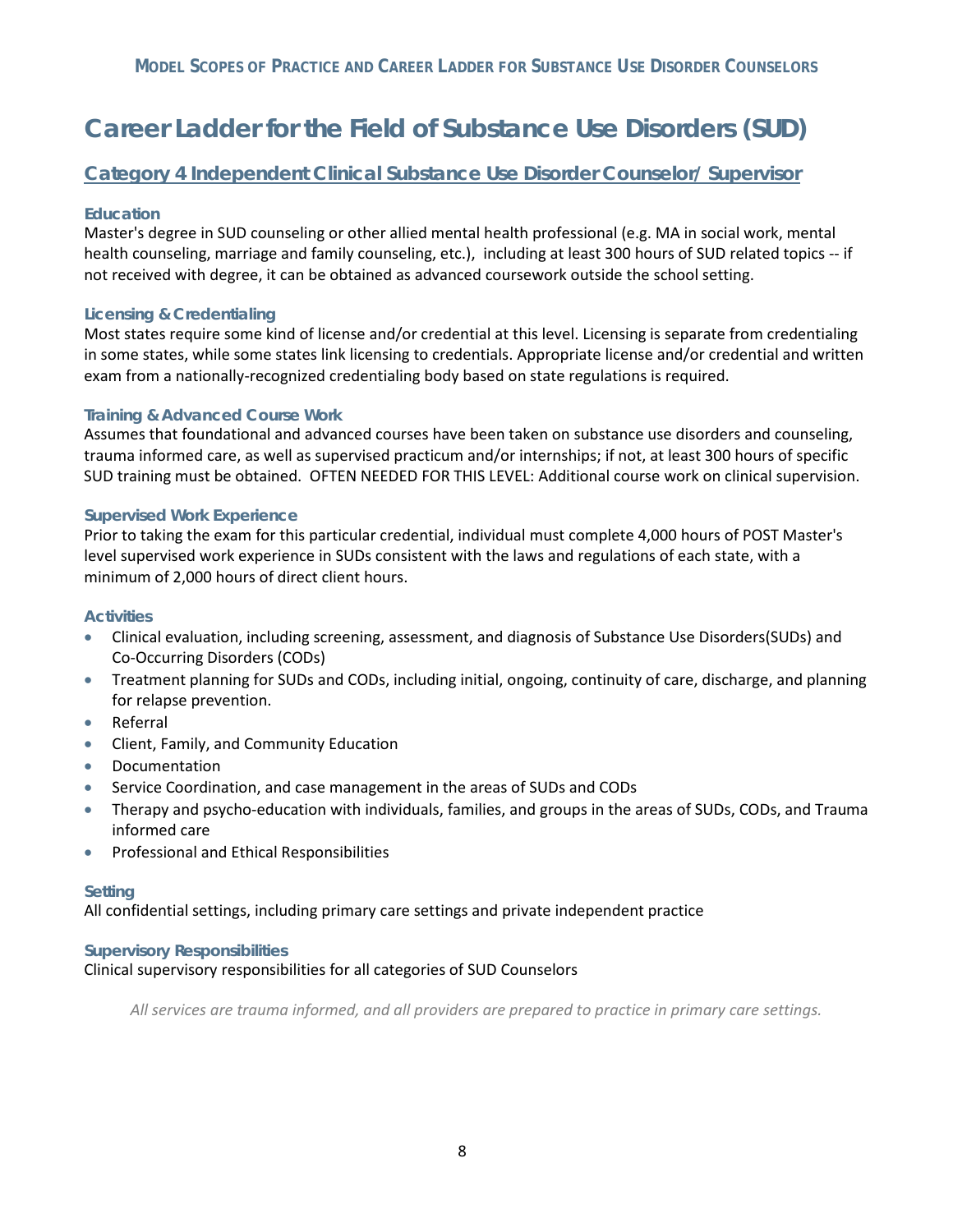# **Category 3 Clinical Substance Use Disorder Counselor**

### **Education**

 Master's degree in SUD counseling or other allied mental health professional (e.g., MA in social work, mental health counseling, marriage and family counseling, etc.), including at least 300 hours of SUD related topics -- if not received with degree, it can be obtained as advanced coursework outside the school setting.

## **Licensing & Credentialing**

 Many states require some kind of license and/or credential at this level. Licensing is separate from credentialing in some states, while some states link licensing to credentials. Appropriate license and/or credential and written often includes the requirement that the Level 3 clinician is supervised by a Category 4, Independent Clinical exam from a nationally-recognized credentialing body based on state regulations is sometimes required, and Substance Use Disorder Clinician/Supervisor. In other jurisdictions, this is a pre-license phase that also requires supervision by a Category 4 Clinician/Supervisor

### **Training & Advanced Course Work**

 trauma informed care, as well as supervised practicum and/or internships; if not, at least 300 hours of specific SUD training must be obtained. Assumes foundational and advanced courses have been taken on substance use disorders and counseling,

### **Supervised Work Experience**

 Prior to taking the exam for this particular credential, individual must complete 3,000 hours of POST Master's level supervised work experience in SUDs consistent with the laws and regulations of each state, with a minimum of 2,000 hours of direct client hours.

### **Activities**

- • Clinical evaluation, including screening, assessment, and diagnosis of Substance Use Disorders (SUDs) and Co-Occurring Disorders (CODs)
- • Treatment planning for SUDs and CODs, including initial, ongoing, continuity of care, discharge, and planning for relapse prevention.
- • Referral
- Client, Family, and Community Education
- • Documentation
- Service Coordination, and case management in the areas of SUDs and CODs
- Therapy and psycho-education with individuals, families, and groups in the areas of SUDs, CODs, and trauma informed care
- Professional and Ethical Responsibilities

 facility, and under the clinical supervision of Category 4 Independent Clinical Substance Use Disorder Counselor/Supervisor. • Professional and Ethical Responsibilities<br>The Clinical Substance Use Disorder Treatment Counselor can only practice under the auspice of a licensed

### **Setting**

All confidential settings, including primary care settings and private independent practice

### **Supervisory Responsibilities**

Clinical supervisory responsibilities for Categories 1 and 2 of SUD Counselors

*All services are trauma informed, and all providers are prepared to practice in primary care settings.*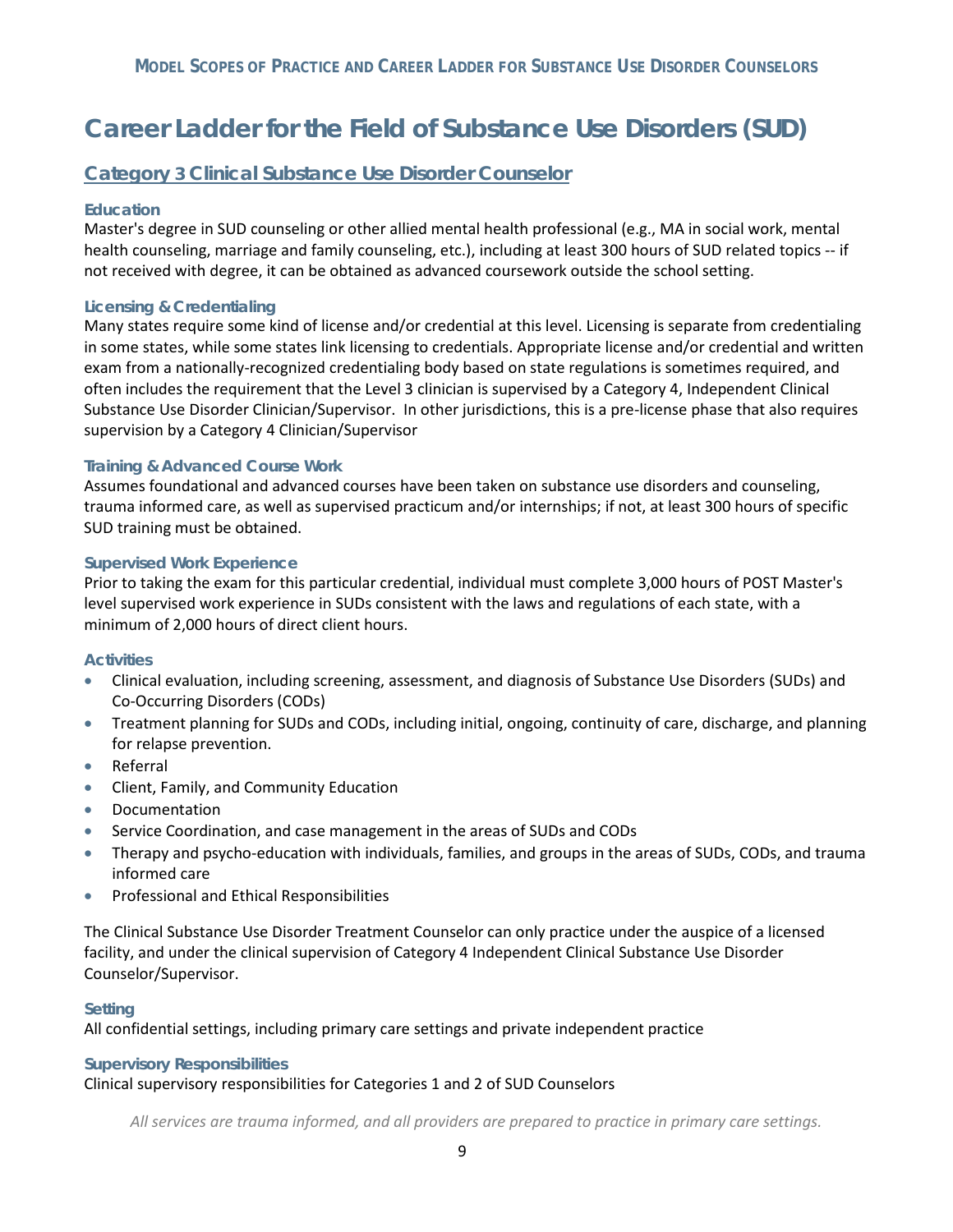## **Category 2 Substance Use Disorder Counselor**

### **Education**

 Bachelor's degree in SUD counseling or other allied mental health professional (e.g., social work, mental health counseling, etc.), including at least 200 hours of SUD related topics -- if not received with degree, it can be obtained as advanced coursework outside the school setting.

### **Licensing & Credentialing**

 Most states require some kind of credential or certification at this level. Appropriate credential and written exam from a nationally-recognized credentialing body based on state regulations is required.

### **Training & Advanced Course Work**

 trauma informed care, and counseling, as well as supervised practicum and/or internships; if not, at least 200 Assumes foundational and higher level undergraduate courses have been taken on substance use disorders, hours of specific SUD training must be obtained.

### **Supervised Work Experience**

 Prior to taking the exam for this particular credential, individual must complete a minimum of 2,000 hours of Bachelor's level supervised work experience in SUDs consistent with the laws and regulations of each state, with a minimum of 600 hours of direct client work.

#### **Activities**

- • Screening, Brief Intervention and Referral (SBIRT), clinical evaluation, including diagnostic impression, screening, and assessment of SUD
- Treatment planning for SUDs, including initial, ongoing, continuity of care, discharge, and planning for relapse prevention
- • Referrals
- Client, Family, and Community Education
- **Documentation**
- Service Coordination, and case management for SUD and COD
- • Psycho-educational counseling of individuals, families, and groups as well as therapy with individuals and groups and trauma informed care
- • Professional and Ethical Responsibilities

The Substance Use Disorder Treatment Counselor can only practice under the auspice of a licensed facility and under the clinical supervision of Category 3 or 4 Clinical Substance Use Disorder Counselor.

### **Setting**

All confidential settings, including primary care settings with supervision provided -- not including private practice settings.

### **Supervisory Responsibilities**

 Provide administrative supervision of Category 1 Substance Use Counselor and Entry Level Substance Use Disorder Technician.

*All services are trauma informed, and all providers are prepared to practice in primary care settings.*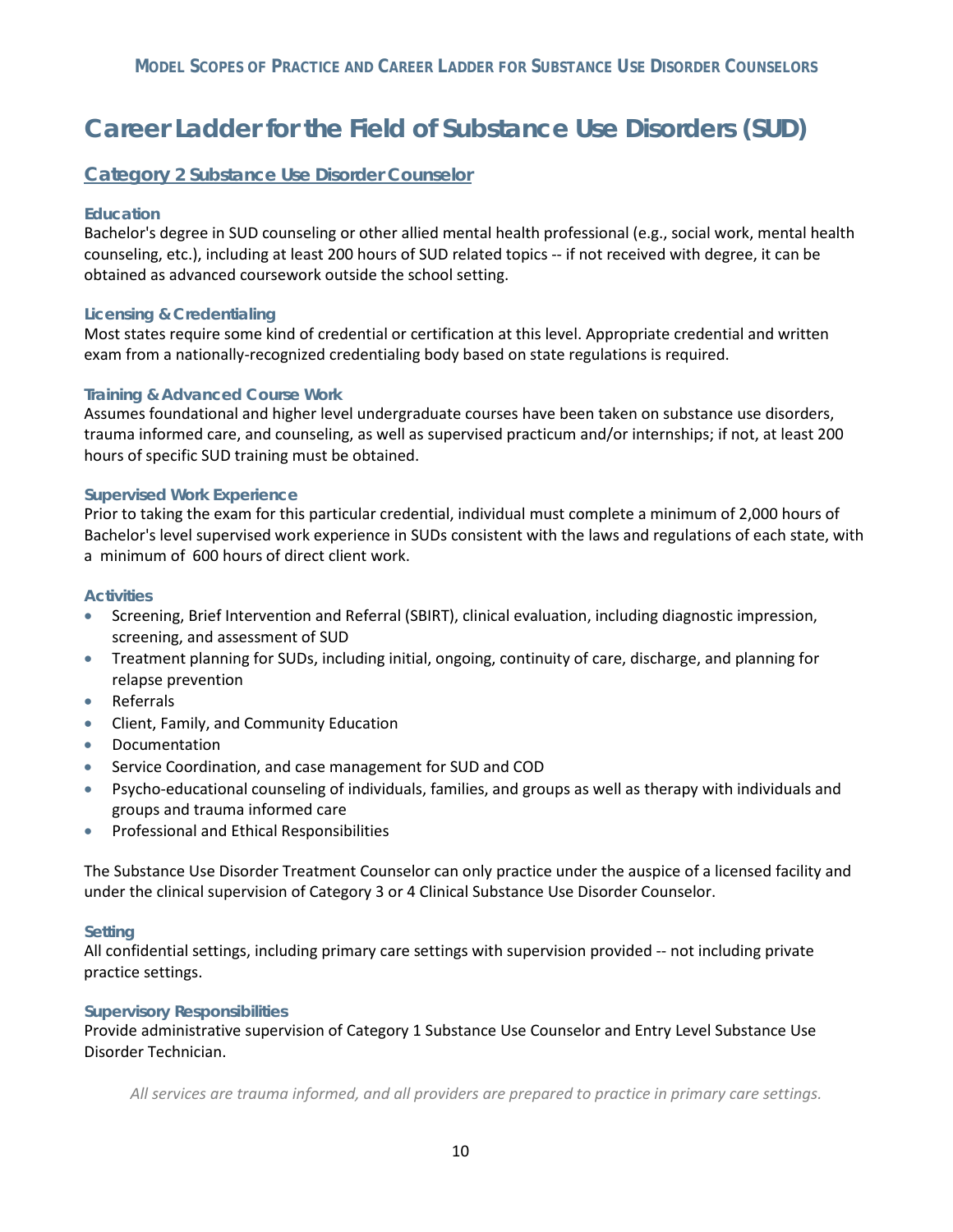## **Category 1 Associate Substance Use Disorder Counselor**

### **Education**

 Associate's degree in a behavioral science field with a clinical application, including at least 100 hours of SUD related topics -- if not received with degree, can be obtained as advanced coursework outside the school setting.

### **Licensing & Credentialing**

 Most states require some kind of credential at this level. Appropriate license and/or credential and written exam from a nationally-recognized credentialing body based on state regulations is required.

### **Training & Advanced Course Work**

 are usually not required at this level unless SUD specific training was not obtained through course work. If not, then 100 hours of specific SUD course work is required. Assumes foundational courses have been taken on substance use disorders, trauma informed care, and counseling as well as supervised practicum and/or internships completed. Advanced course work and training

### **Supervised Work Experience**

 Prior to taking the exam for this particular credential, individual must complete a minimum of 2,000 hours of Associate level supervised work experience in SUDs consistent with the laws and regulations of each state, with a minimum of 600 hours of direct client work.

### **Activities**

- Diagnostic impression, Screening, Brief Intervention and Referral (SBIRT) of SUD
- Monitor treatment plan/compliance
- Referrals
- Client, Family, and Community Education
- Documentation
- Service Coordination, and case management for SUD
- Psycho-educational counseling of individuals and groups
- Professional and Ethical Responsibilities

 facility and under the clinical and/or administrative supervision of the clinical supervision of Category 3 or 4 • Professional and Ethical Responsibilities<br>The Associate Substance Use Disorder Treatment Counselor can only practice under the auspice of a licensed Clinical Substance Use Disorder Counselor.

### **Setting**

All confidential settings, including primary care settings with supervision provided, and not including private practice settings

### **Supervisory Responsibilities**

Cannot provide clinical or administrative supervision of staff but can supervise community and social activities.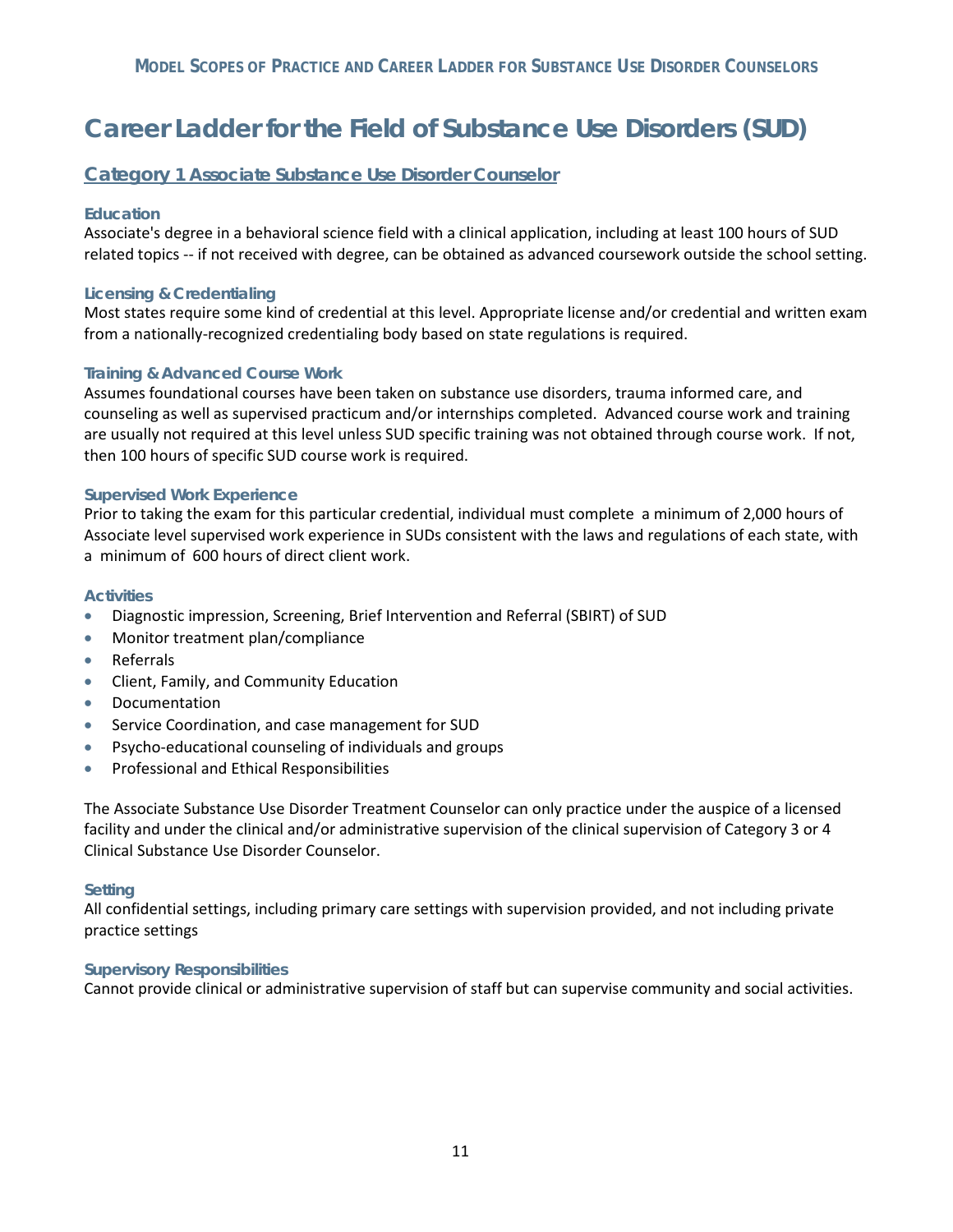**Entry Level Substance Use Disorder Technician** 

### **Education**  GED/High School Diploma

### **Licensing & Credentialing**

 Many states require some kind of credential for entry level staff. Appropriate credential and written exam from a nationally-recognized credentialing body based on state regulations.

### **Training & Advanced Course Work**

 150 clock hours from a jurisdiction approved education provider (related to KSA's or TAP 21) and minimum of 6 clock hours of ethics training. This must be completed before beginning supervised experience.

### **Supervised Work Experience**

 Prior to taking the exam for this particular credential, individual must complete a minimum of 1,500 hours of entry level supervised work experience in SUDs that is consistent with the laws and regulations of each state.

### **Activities**

Often able to implement independently:

- Screening of SUD and COD
- Monitor Treatment Plan Compliance<br>Under Supervision:

**Under Supervision:** 

- Psycho-educational counseling independently, and with groups for clients and families
- Treatment Planning
- Documentation

• Documentation<br>The Substance Use Disorder Technician can only practice under the auspice of a licensed facility and under the clinical and/or administrative supervision of Category 3 or 4 Independent, Clinical Category 3 Master's, or the administrative oversight of the Substance Use Disorder Counselor.

### **Setting**

All confidential settings, except private practice, with supervision provided.

### **Supervisory Responsibilities**

Cannot provide clinical or administrative supervision of staff but can supervise community and social activities.

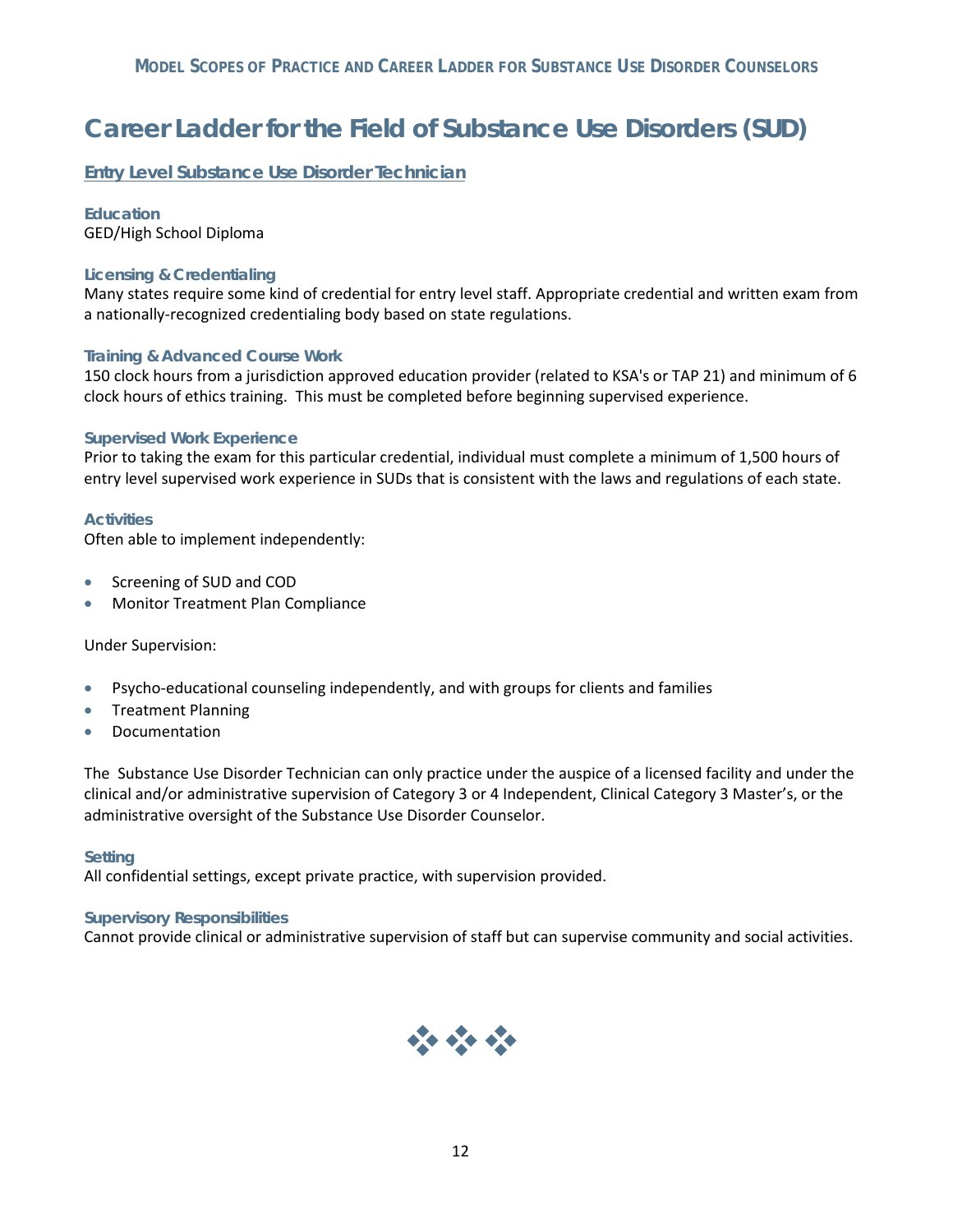# **Glossary**

**Assessment:** An ongoing process through which the counselor collaborates with the client and others to gather and interpret information necessary for planning treatment and evaluating client progress.

 **Client, Family, and Community Education**: The process of providing clients, families, significant others, and community groups with information on risks related to psychoactive substance use, as well as available prevention, treatment, and recovery resources.

 **Clinical Evaluation:** The systematic approach to screening and assessment of individuals thought to have a substance use disorder, being considered for admission to addiction-related services, or presenting in a crisis situation.

**Competency**: Specific counselor functions comprising requisite knowledge, skills, and attitudes.

**Co-occurring disorder/coexisting disorder:** The presence of concurrent psychiatric or medical disorders in combination with a substance use disorder.

 goals and objectives. Counseling includes methods that are sensitive to individual client characteristics and to the influence of significant others, as well as the client's cultural and social context. Competence in counseling is built **Counseling:** A collaborative process that facilitates the client's progress toward mutually determined treatment on an understanding of, appreciation of, and ability to appropriately use the contributions of various addiction counseling models as they apply to modalities of care for individuals, groups, families, couples, and significant others.

 accord with the beliefs and practices of persons from a given ethnic/racial/religious/social group or sexual **Cultural competency:** The capacity of a service provider or organization to understand and work effectively in orientation. It includes the holding of knowledge, skills, and attitudes that allow the treatment provider and program to understand the full context of a client's current and past socio-environmental situation.

 problems present. DSM-IV-TR and ICD-10 commonly are used to classify substance use and mental disorders. **Diagnosis:** The classification of the nature and severity of the substance use, medical, mental health, or other

**Documentation**: The recording of the screening and intake process, assessment, treatment plan, clinical reports, clinical progress notes, discharge summaries, and other client-related data.

 **Professional and Ethical Responsibilities:** The obligations of an addiction counselor to adhere to accepted ethical and behavioral standards of conduct and continuing professional development. ethical and behavioral standards of conduct and continuing professional development.<br>
.<br>
13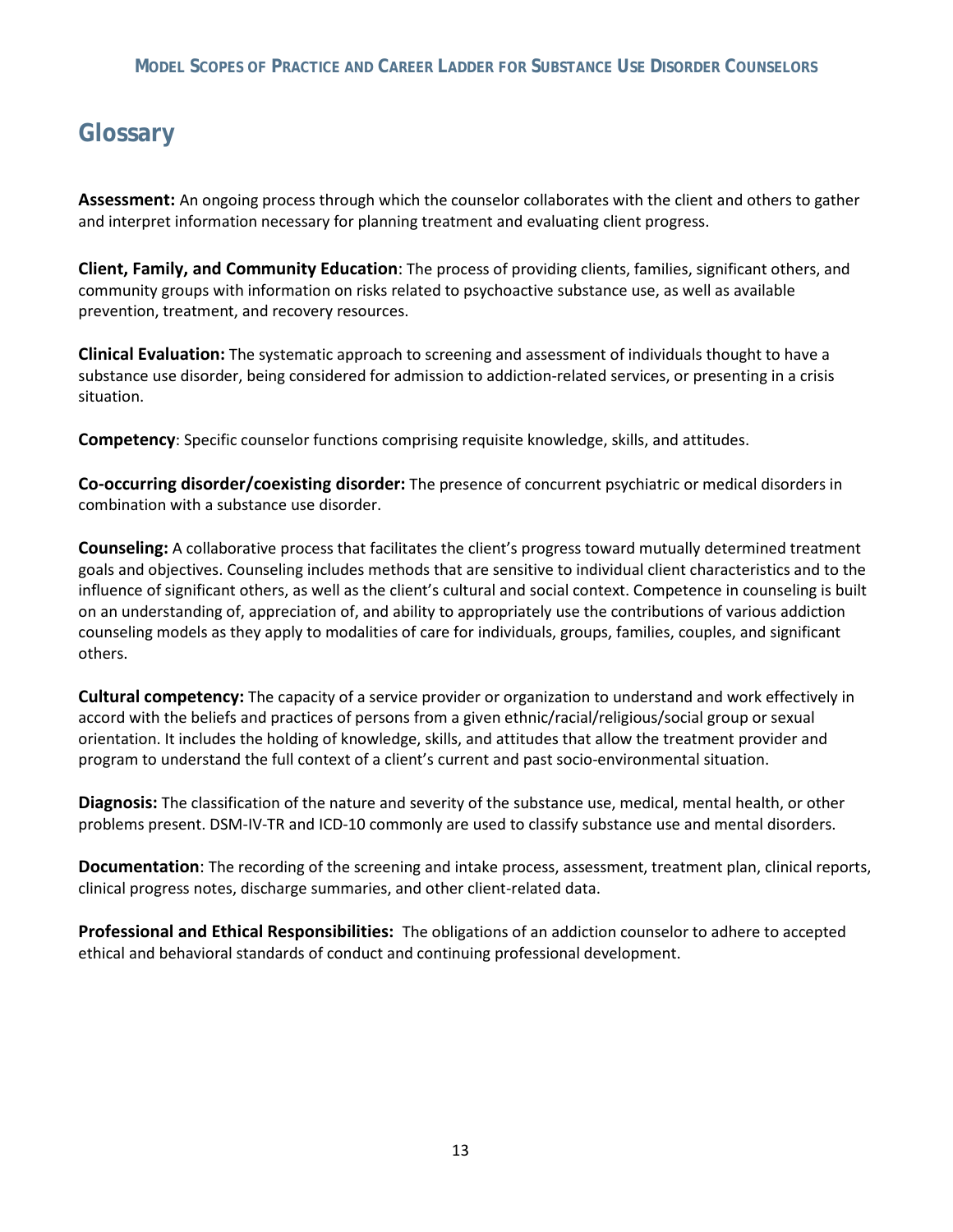**Referral:** The process of facilitating the client's use of available support systems and community resources to meet needs identified in clinical evaluation or treatment planning.

 situation, symptoms, and other available information to determine the most appropriate initial course of action, **Screening**: The process by which the counselor, the client, and available significant others review the current given the client's needs and characteristics, and available resources within the community.

 **Service Coordination:** The administrative, clinical, and evaluative activities that bring the client, treatment services, community agencies, and other resources together to focus on issues and needs identified in the treatment plan. Service coordination, which includes case management and client advocacy, establishes a framework of action to enable the client to achieve specified goals. It involves collaboration with the client and significant others, coordination of treatment and referral services, liaison activities with community resources and managed care systems, client advocacy, and ongoing evaluation of treatment progress and client needs.

 **Substance Use Disorder Counseling:** The professional and ethical application of basic tasks and responsibilities that include clinical evaluation; treatment planning; referral; service coordination; client, family, and community education; client, family, and group counseling; and documentation.

**Treatment planning:** A collaborative process in which professionals and client develop a written document that identifies important treatment goals; describes measurable, time-sensitive action steps toward achieving those goals with expected outcomes; and reflects a verbal agreement between a counselor and client. At a minimum, an individualized treatment plan addresses identified substance use disorder(s), as well as issues related to treatment progress, including relationships with family and significant others, potential mental conditions, employment, education, spirituality, health concerns, and social/legal needs.

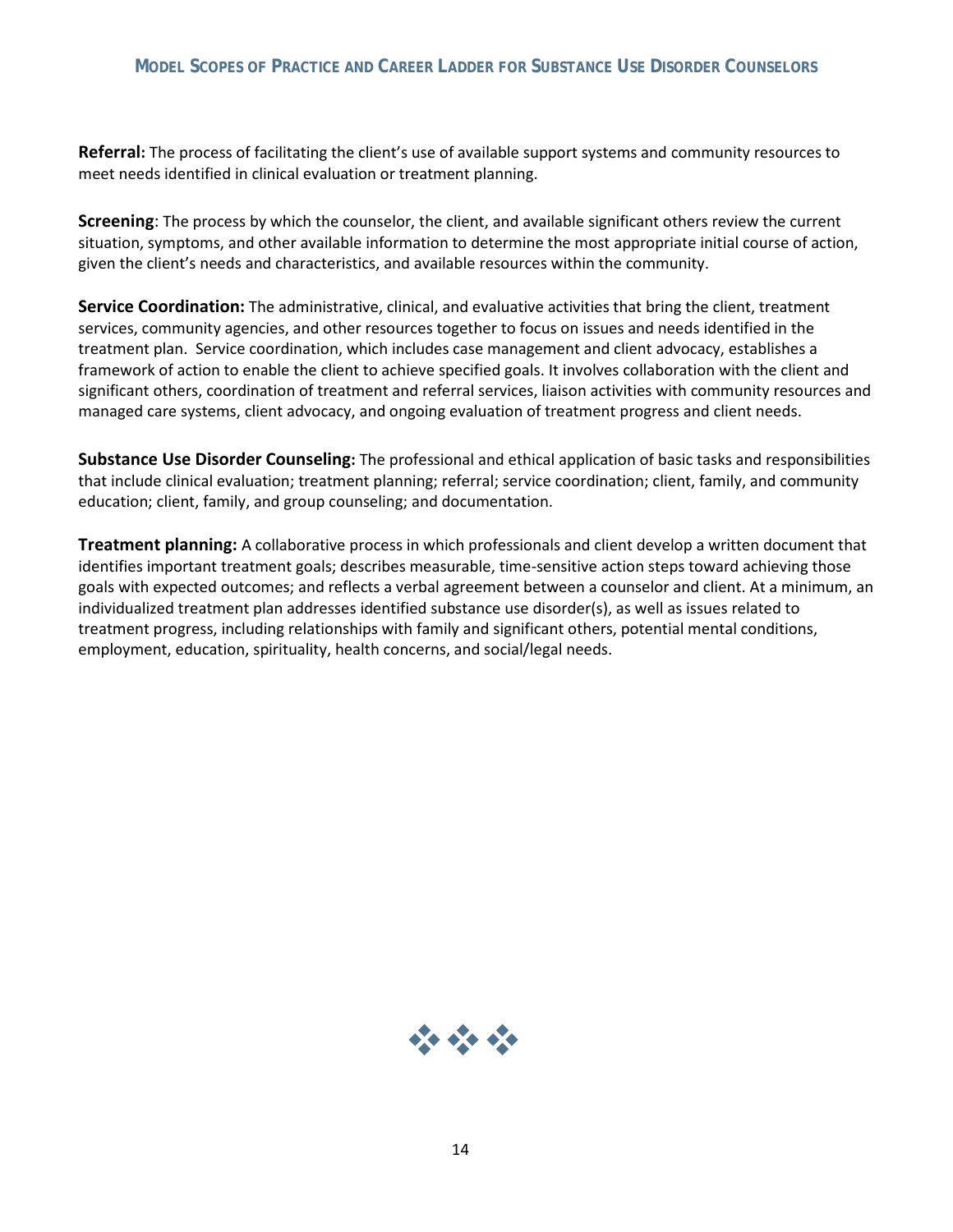# **Stakeholder Panel**

### **Joseph D. (Jody) Biscoe III**

Associate Professor of Psychology & Addiction Studies Northwestern State University Louisiana Coordinator, Gulf Coast Addiction Technology Transfer Center

#### **Donna DeAngelis, LICSW, ACSW**

Executive Director Association of Social Work Boards

#### **Phyllis Gardner, Ph.D.**

Professor of Psychology, Sociology & Addiction Studies Texarkana College, Social Science Division Chair, IC&RC Testing Products Committee Texarkana College

### **Rick Harwood**

Research and Program Applications Director National Association of State Alcohol and Drug Abuse Directors

#### **Deann Jepson**

Program Manager and Workforce Development Specialist Addiction Technology Transfer Center, National Office University of Missouri

#### **Mary Jo Mather**

Executive Director International Certification & Reciprocity Consortium

### **Mary McCann, M.S.W., LCSW, CAC III**

Director of Community Treatment and Recovery Programs Colorado Dept. of Human Services Division of Behavioral Health

#### **Neal A. McGarry**

Executive Director Florida Certification Board

### **Cynthia Moreno Tuohy, NCAC II, CCDC III, SAP**

Executive Director NAADAC, the Association for Addiction Professionals

**Doug Rosenberry, M.B.A.** Bureau Director of Workforce Development and Fiscal Evaluation NY State Office of Alcoholism and Substance Abuse Services

#### **Rosemary Shannon**

Clinical Services Unit Administrator NH Bureau of Drug and Alcohol Services Administrator

**Becky Vaughn, M.S.Ed.** Chief Executive Officer State Associations of Addiction Services